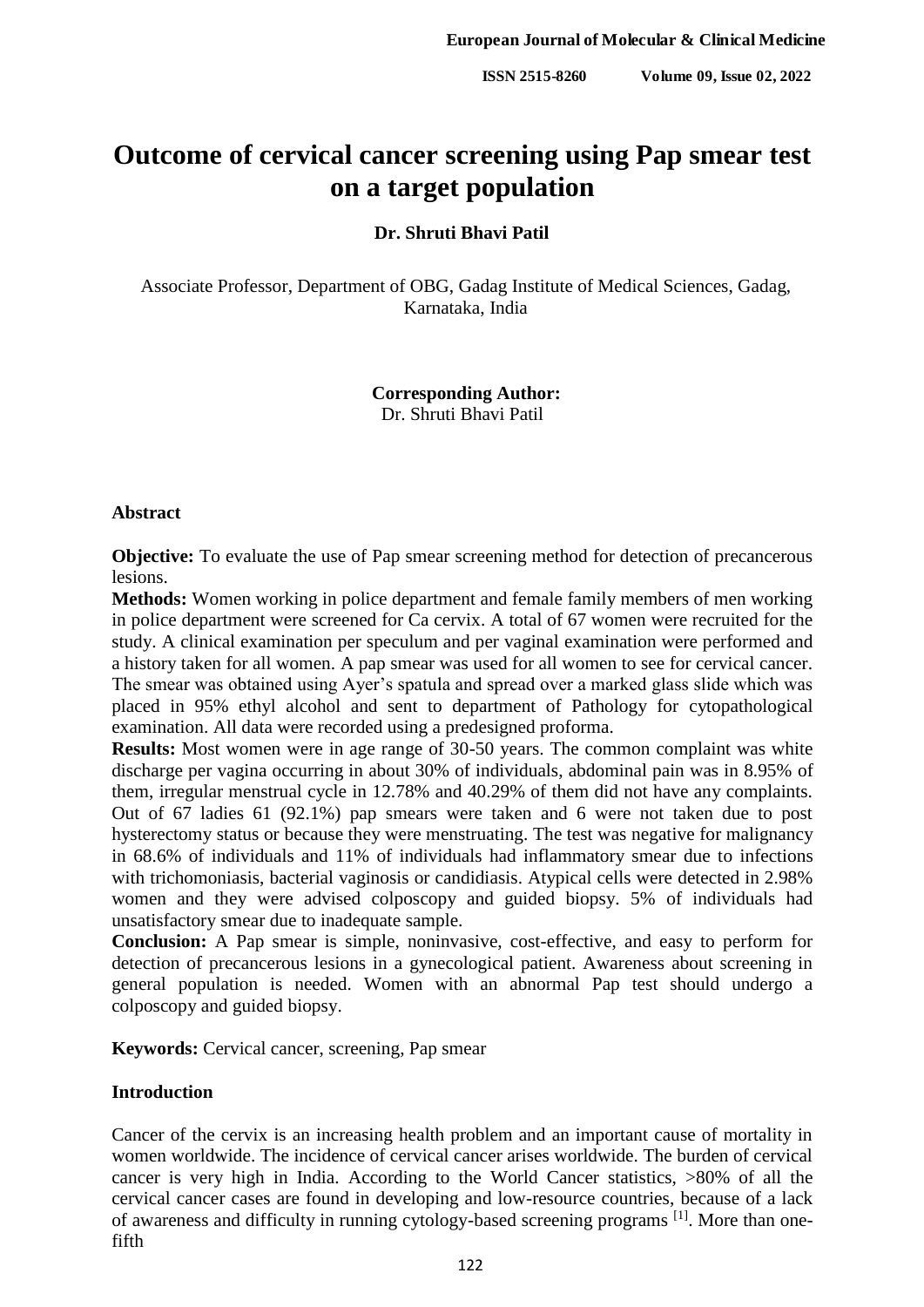#### **European Journal of Molecular & Clinical Medicine**

## **ISSN 2515-8260 Volume 09, Issue 02, 2022**

of all cervical cancer deaths occur in India <sup>[2]</sup>. Every year, 122,844 women in India are diagnosed with cervical cancer and  $67,477$  women die from the disease  $^{[3]}$ .

Cervical cancer is a preventable disease due to the long preinvasive stage. Early detection and appropriate treatment are possible if robust screening is implemented [4]. Early cervical epithelial changes can be identified by a Pap smear test, which is the primary screening test for detection of precancerous cervical intraepithelial neoplasia and the early stage of invasive cervical cancer.

Due to widespread screening programs, there has been a significant reduction in mortality from cervical cancer in developed countries.

The overall sensitivity of the Pap test in detecting a high-grade squamous intraepithelial lesion (HSIL) is 70.80% <sup>[5]</sup>. A Pap screening done in association with an HPV DNA test increases the sensitivity for early detection of precancerous lesions [6].

There is a need to spread cervical cancer screening awareness programs, educate women regarding the symptoms of cancer, and motivate them to visit the hospital for a cancer screening. Women and all family members should be counselled about the need for cancer screening. Pap smear-positive women need adequate treatment and regular follow-up. Thus, we have to strengthen our health services and health-care system to include screening at primary health centers.

The aim of the present study was to evaluate women for precancerous lesions using the Pap smear test and investigate clinical correlation.

# **Methodology**

This cross sectional study was carried out at the Department of Obstetrics and Gynaecology in Maternal and Child Hospital, part of Gadag Institute of Medical sciences, Gadag, Karnataka, India. Women working in police department and female family members of men working in police department were screened for Ca cervix. A total of 67 women were recruited for the study. A clinical examination per speculum and per vaginal examination were performed and a history taken for all women. A pap smear was used for all women to see for cervical cancer. The smear was obtained using Ayer's spatula and spread over a marked glass slide which was placed in 95% ethyl alcohol and sent to department of Pathology for cytopathological examination. All data were recorded using a predesigned proforma which included the history and examination findings.

Written informed consent was obtained from all women. Patients were placed in the lithotomy position, and a sterile bivalve speculum was inserted into the vagina. The posterior vaginal wall was retracted posteriorly and the anterior vaginal wall anteriorly to allow proper visualization of the cervix and vaginal wall.

A sample was taken from the ectocervix by rotating a wooden Ayre spatula 360°. The sample from endocervix was taken by using cytobrush. The sample was quickly smeared onto a labelled glass slide and fixed with 95% ethyl alcohol in a jar. The glass slides were sent to the Department of Pathology for cytopathological examination. Laboratory results were reported according to the new Bethesda System for Reporting Cervical Cytology 2014. The system broadly divides lesions into those negative for intraepithelial neoplasia and epithelial cell abnormalities (ECA) that include squamous and glandular cells.

Women who had abnormal Pap test results, including atypical squamous cells of undetermined significance (ASCUS), low-grade squamous intraepithelial lesion (LSIL), and HSIL were sent for a colposcopic examination. Women who had an abnormal colposcopic finding, i.e., a Reid score 6 or above, underwent a colposcopy-guided biopsy. Treatment was provided according to the stage of the disease.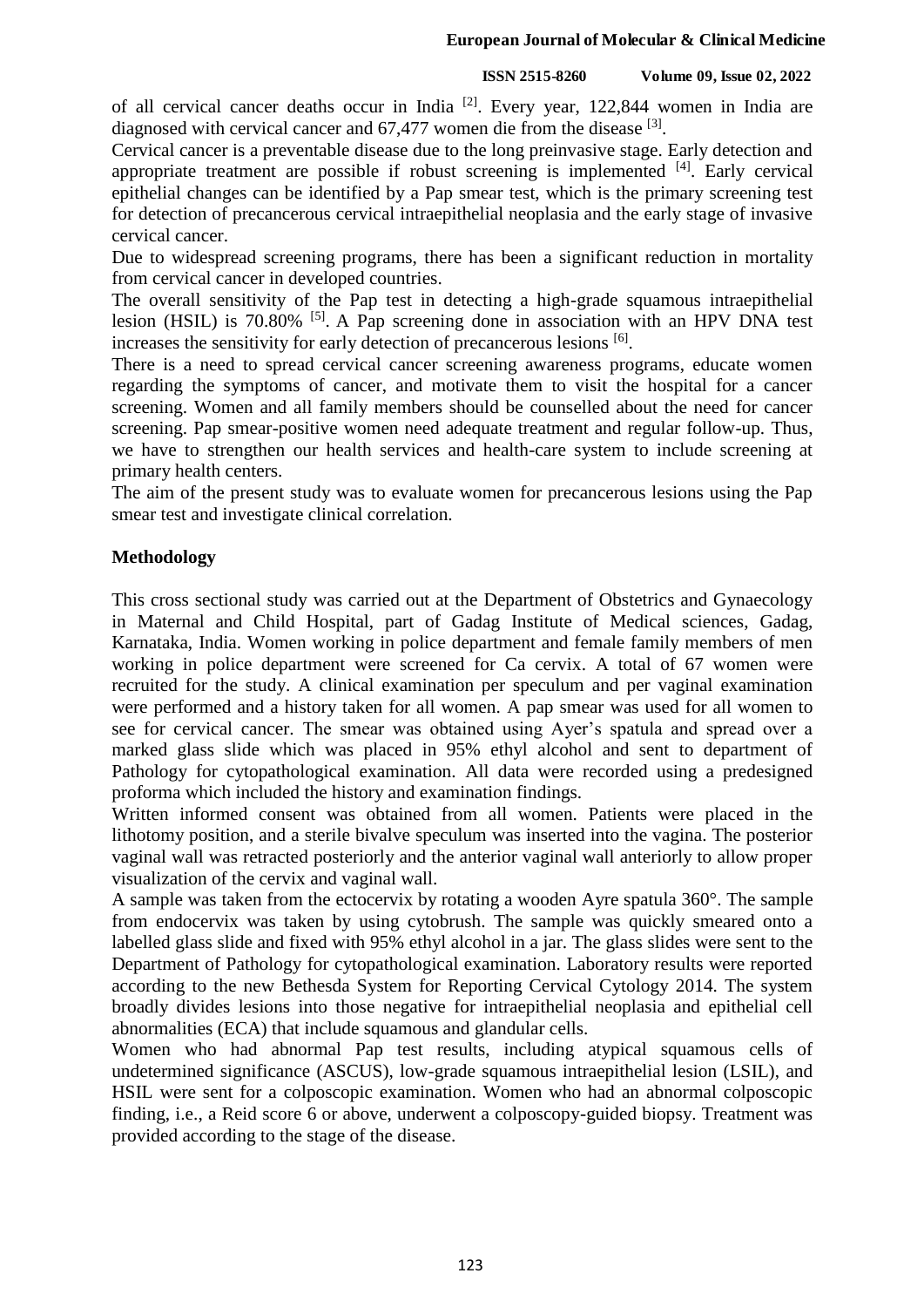**ISSN 2515-8260 Volume 09, Issue 02, 2022**

## **Results**

In this study, most women were in age range of 30-50 years. The common complaint was white vaginal discharge found in 22.38% of women, abdominal pain was in 8.95% of them, irregular menstrual cycle in 12.78%, postcoital bleeding in 3.09%, and postmenopausal bleeding in 1.45% of the women [Table 1].

| <b>Symptoms</b>             | $n = 67$ | $\frac{0}{0}$ |
|-----------------------------|----------|---------------|
| Asymptomatic                | 33       | 52.38         |
| White discharge per vaginum | 15       | 22.38         |
| Pain in abdomen             | 6        | 8.95          |
| Postcoital bleeding         |          | 1.49          |
| Irregular cycle             | 8        | 11.94         |
| Low backache                |          | 5.97          |

**Table 1:** Symptoms

Table 2 shows that on per speculum examination white discharge was found in 5.9% of the participants, cervical erosion was present in 23.88%., cervical bleeding on touch was found in 17.91% and hypertrophy of the cervix was found in 4.47%.

**Table 2:** Per speculum examination findings of gynaecological cases

| <b>Finding</b>             | $n = 67$ | $\frac{0}{0}$ |
|----------------------------|----------|---------------|
| Healthy looking cervix     | 36       | 53.73         |
| White discharge per vagina |          | 5.97          |
| Bleeds on touch cervix     | 12       | 17.91         |
| Cervical erosion           | 16       | 23.88         |
| Ectropion of cervix        | 8        | 11.94         |
| Hypertrophy of cervix      | 3        | 4.47          |
| Atrophic cervix            |          |               |

In our study as depicted in Table 3 79.41% of the participants were negative for malignancy and 25.37% had inflammation. The epithelial abnormalities ASCUS were found in 2.98%. Unsatisfactory sample was in 5.97% of cases, while the remainder had adequate sample reporting.

| Pap report              | $n = 67$ | $\frac{6}{9}$ |
|-------------------------|----------|---------------|
| Unsatisfactory sample   |          | 5.97          |
| Negative for malignancy | 54       | 79.41         |
| Inflammation            | 17       | 25.37         |
| <b>ASCUS</b>            | 2        | 2.98          |
| <b>LSIL</b>             |          |               |
| $HSH$ .                 |          |               |

#### **Table 3:** Pap report

#### **Discussion**

The incidence of cervical cancer is quite high because prevention programs are either nonexistent or poorly implemented. The Pap smear test used as a screening method to detect cervical cancer is an effective way to prevent the development of cervical cancer, but awareness within the community about the Pap smear test is very low. According to the American Cancer Society (2012), the Pap smear test is a routine cancer screening method that should be done every 3 years and a Pap smear with an HPV DNA test is recommended as a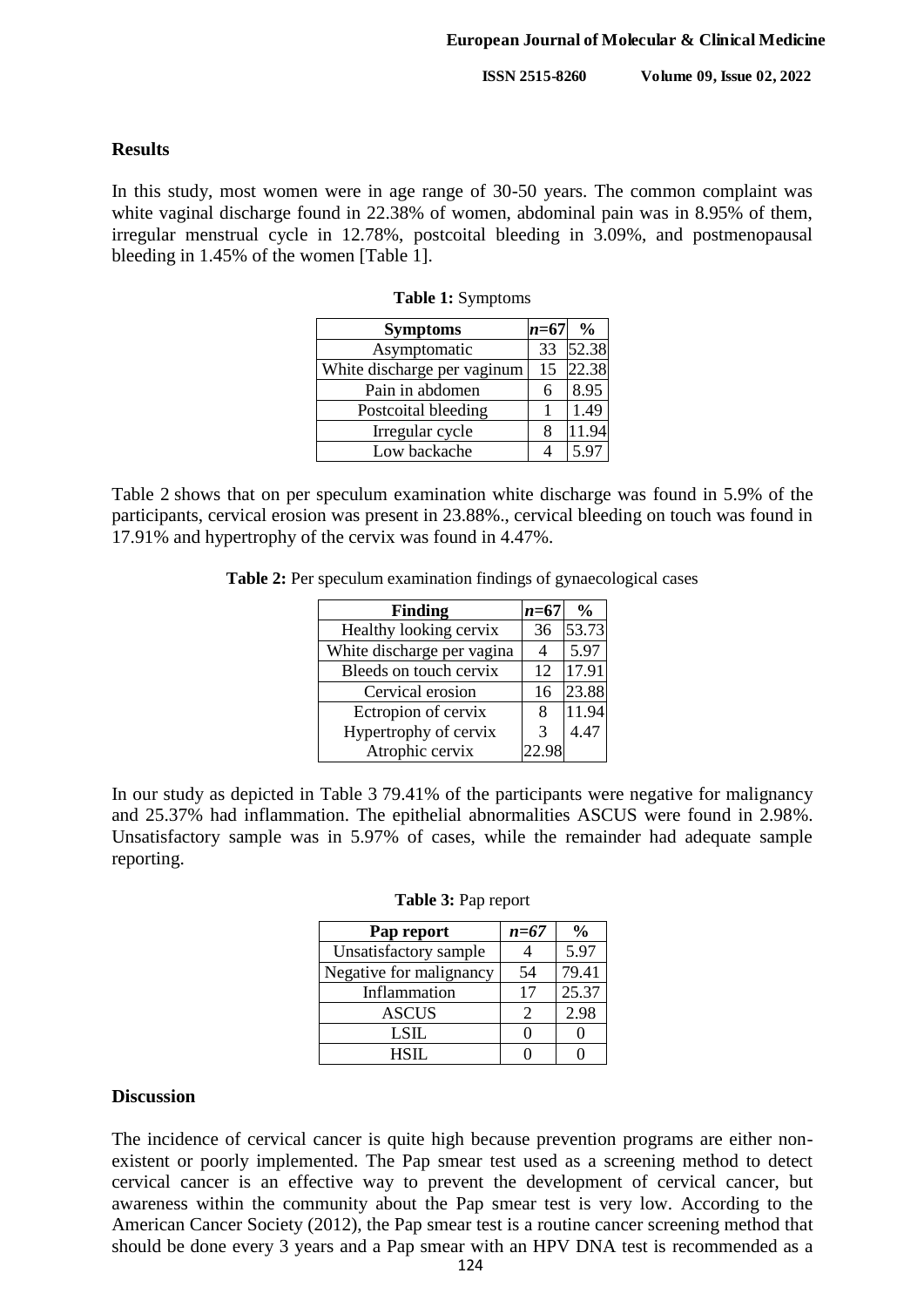screening method every 5 years [7].

In the present study, most of the patients were in the age group between 30 and 40 years.10 patients were between 40 to 50 years and 2 patients were between 50 to 60 years.

White vaginal discharge was the most common complaint of the women in our study at 22.38%, it was 36.96% in a study done by Pushp Lata Sachan *et al*. [8], similar to the rate in other studies of B. Pradhan *et al*. and Ranabhat *et al.* <sup>[9, 10]</sup>.

The Pap smear was negative for malignancy in 79.41%, 25.37% had inflammation. Other studies  $[11, 12]$  reported 95% and 74.5% had inflammation indicated by the Pap smear test, respectively. A few studies [13, 14] reported that women with persistent inflammation should be appropriately treated; otherwise, the chance of development of cervical intraepithelial lesions increases. A repeat Pap smear should be taken after proper antibiotic treatment.

Our study had an unsatisfactory sample rate of 5.97%, which might have been due to dryness of the smear or a technical error. Similarly 4.8% unsatisfactory report rate was reported by Vaghela et al. [15].

In our study, the Epithelial cell abnormality ASCUS was found in 2.98% of screened women, LSIS 0% and HSIL 0%, The results of ASCUS were comparable to those in a study done by Verma *et al.*, <sup>[16]</sup> who found ASCUS in 1% but they found LSIL in 5.5%, and HSIL in 2.5% of their screened women which was 0% in our study. Padmini *et al*. [17] also reported ASCUS (8%), LSIL (5%) and HSIL (3%) in women screened with the Pap smear test. Higher numbers of LSIL (8.6%) and HSIL (3.8%) lesions were found in a study by Nayani and Hendre <sup>[18]</sup>. The high prevalence of cytological abnormality observed in Indian studies might be due to cultural differences, age of the individuals, incidence of related infections, awareness about screening, and the presence or absence of cervical screening programs in different parts of the country. A Saudi Arabian study  $[19]$  had a 4.9% detection rate for the epithelial pathological diagnosis of SIL. The higher SIL rate was a result of a lack of awareness about screening and a lack of screening programs. In contrast to our study, Saha *et al*. [20] reported ASCUS (5.92%) to be the most common cytological abnormality.

Cervical cancer commonly develops in women between the ages of 40 and 50 years and its precursor lesion usually occurs 5-10 years earlier. Therefore, it is recommended that women should have at least one Pap smear test before the age of 45 years  $[21, 22]$ .

# **Conclusion**

Pap smear testing is a very useful, simple, economical, and safe tool for detecting precancerous cervical epithelial lesions. It should be established as a routine screening procedure to reduce the treatment burden, morbidity, and mortality. Every woman above the age of 30 years should undergo routine cervical cancer screening, even into the postmenopausal period. The Pap smear test has been regarded as the gold standard of cervical screening programs. When the Pap test is combined with an HPV DNA test, the sensitivity for detection of cervical pathology is increased. The community should be educated about the Pap smear test, including its goal and the required frequency of application, by widespread educational and media programs.. A Pap smear is simple, non-invasive, cost-effective and easy to perform for detection of precancerous lesions in a gynecological patient. Awareness about screening in general population is needed. Most women who visited an outpatient clinic were not aware of cervical cancer screening. Thus, there is a need to spread cancer screening programs to help prevent mortality and morbidity due to cervical cancer. Women with an abnormal Pap test should undergo a colposcopy and guided biopsy.

# **Financial support and sponsorship:** Nil.

**Conflicts of interest:** There are no conflicts of interest.